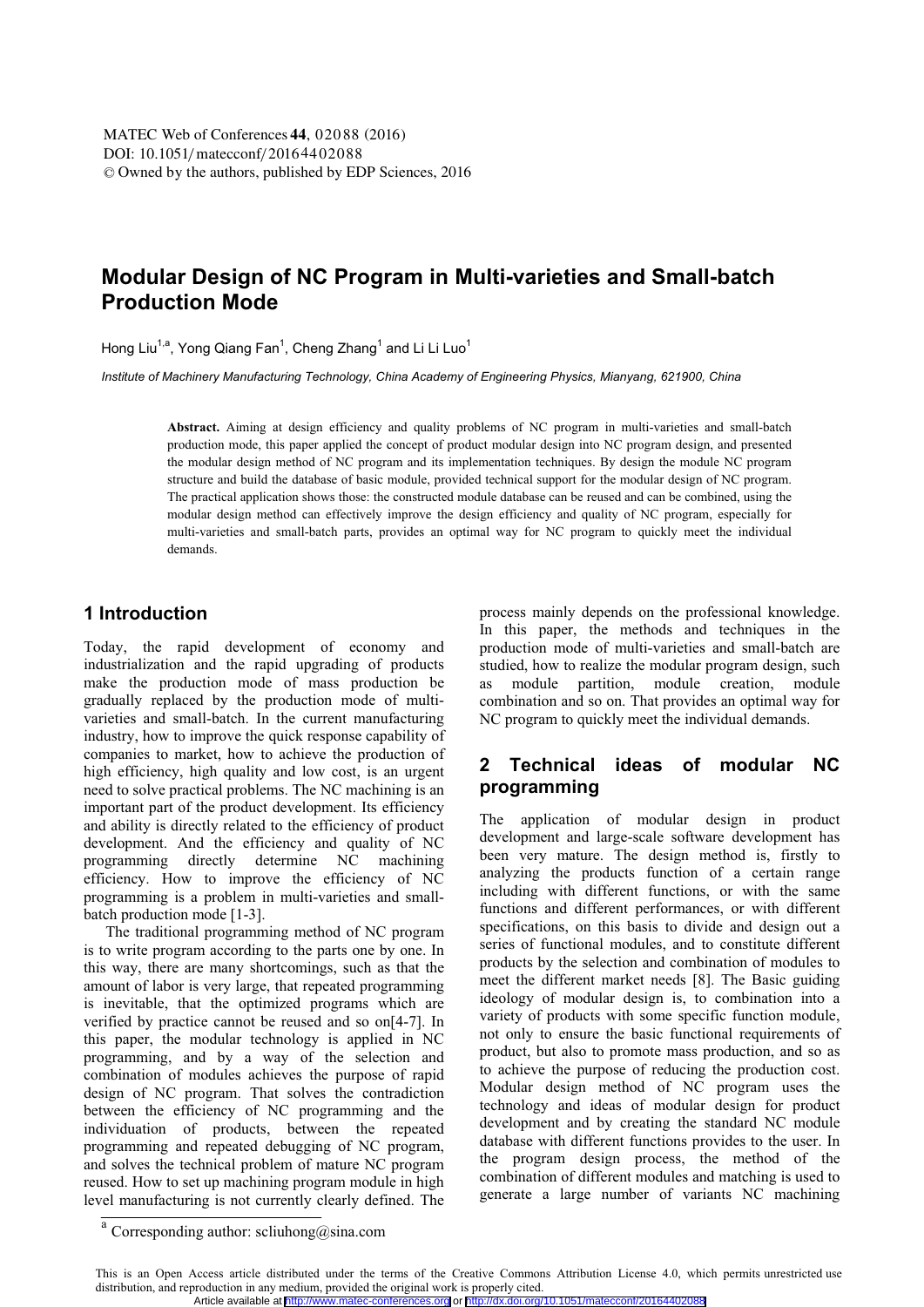programs in order to improve the efficiency of NC programming.

Therefore, the technique thought of modular NC programming is to combination the modules which have already created, carries on the highly efficient preparation of NC machining program. The module is the basic component of the modular design. In order to make the NC program have a unique processing function, structure characteristic and processing level, the module function partition and the program structure are the key to the modular NC programming.

### **2.1 Module function partition**

The principle of NC program module partition is based on the function of NC program. A complete NC program usually contains the control of machine tool, the control of motion cutting control and other functions. According to the function of NC program, the module can be divided into four kinds of function modules, namely, the main program module, the processing preparation module, the cutting condition control module and the cutting motion control module. The specific function name and implementation contents are shown in Table 1.

**Table 1.** The function table of program module.

| Module<br>name                            | <b>Function</b><br>name         | <b>Implementation content</b>                                                                                      |  |
|-------------------------------------------|---------------------------------|--------------------------------------------------------------------------------------------------------------------|--|
| Main<br>program<br>module                 | NC<br>program<br>subject        | Start or stop of NC program.<br>Program cycle times.<br>Processing area protection.                                |  |
| Processing<br>preparation<br>module       | Processing<br>preparation       | Open or close<br>of machine tool door.<br>Automatic tool changing.<br>Automatic loading or unloading<br>workpiece. |  |
| Cutting<br>condition<br>control<br>module | Cutting<br>condition<br>control | Cutting fluid on or off                                                                                            |  |
| Cutting<br>motion<br>control<br>module    | tool path                       | Cutting parameter.<br>Path planning.<br>Cutting motion.                                                            |  |

#### **2.2 Modular NC program composition structure**

The modular NC program is composed of relatively independent basic function modules. It is responsible for a relatively independent work in the process of NC machining. Each module can be replaced by other modules. This makes the modular programming reconfigurable and efficient. When new products need to be processed, the new NC program can be programmed by module combination of some existing modules

A complete module NC program is based on the main program module as the main line. It is composed of a number of modules, including processing preparation module, cutting condition control module and cutting motion control module, to achieve the processing of multiple geometric features. The composition structure is shown in Figure 1.





**Figure 1.** Modular NC program structure diagram.

### **3 Creating module database**

#### **3.1 Structure and function of database**

The higher the standardization degree of a module is, the higher the efficiency of modular program design for product structure. When creating the module database, the module is need which has standardized to help the standardization of processing technology, which has reusability to be repeated calls for programming a new NC program and which has openness to support for the increase of new module resources or for the modify of existing modules. The structure and function of the database is shown in Figure 2.



Figure 2. The structure and function of module database.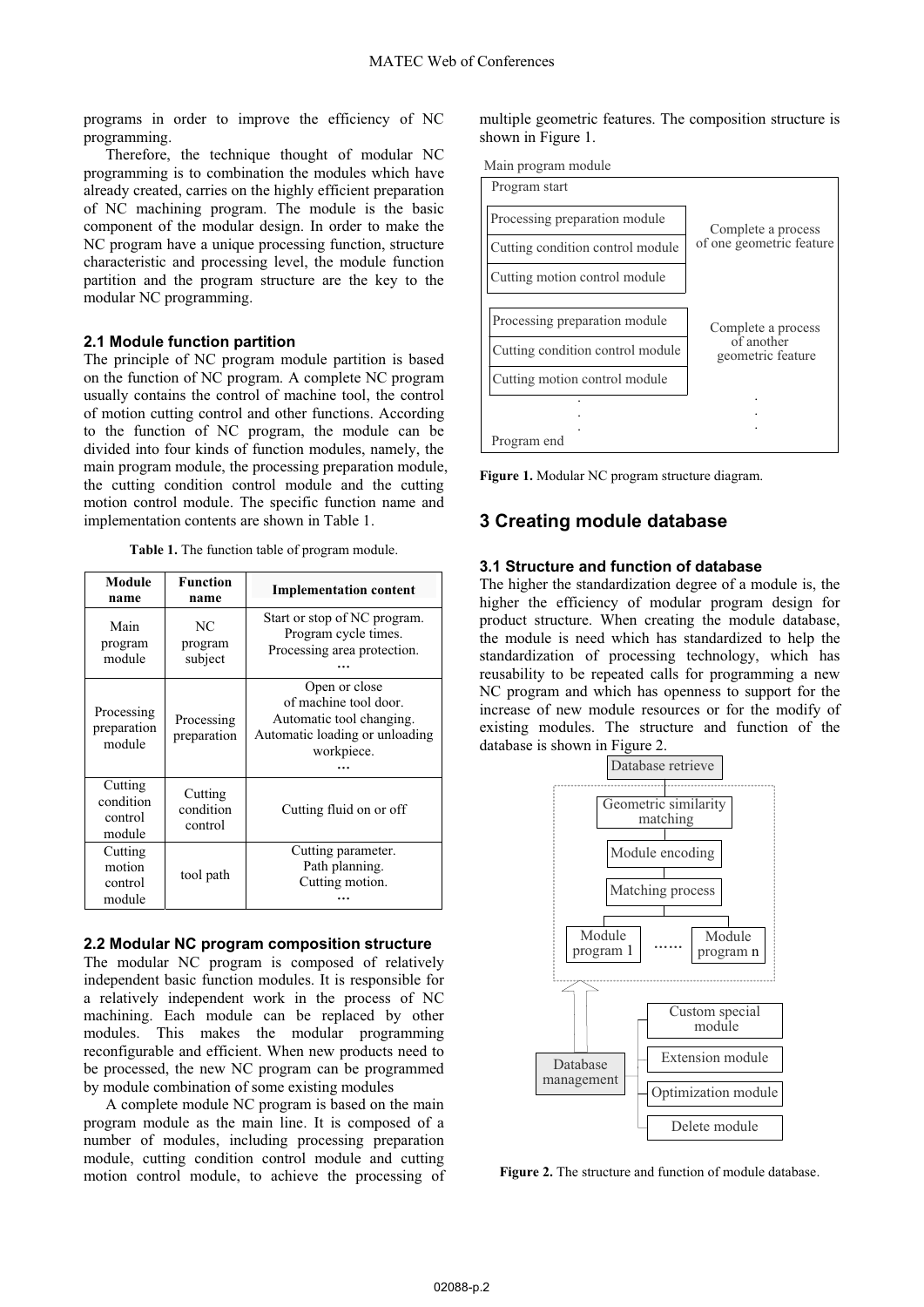### **3.2 Modular program design**

Because of the requirement of the module program is universal, the parameter variable is adopted in the design of module program. In the four module program, the cutting motion control module determines the modular programming diversity of NC program, and the design technique is the key. The cutting motion control module is designed as two parts. One is the geometric feature model with the geometric parameters as the variable, and the other is the machining model with the machining parameters as the variable.

The geometric feature model is a description of the shape structure and the position properties of the workpiece, including the shape feature parameter variable and the position parameter variable. Commonly used geometric feature model can be divided into the holes category, plane contour category and three-dimensional surface category and so on [9, 10]. Subordinate categories of each can have a variety of geometric features, see Figure 3.



**Figure 3.** Common geometric feature categories map.

The similarity of geometric features determines that the parts can be processed by a similar NC program. The geometric feature belonging to the same geometry properties may have different processing parameters determined by the different material used. But the route planning of NC program is the same. So, the cutting motion control module is designed to determine the program trajectory by geometric feature model and the processing parameters by processing parameter model.

The processing model is based on the processing parameters as variables. It describes the processing methods and processing parameters. The machining parameters are determined by the machining method, which mainly includes the variables of the machining method, the tool variables, the machining strategy and the process parameters. Table 2 shows an example of a processing model variable for a surface [11].

|  | <b>Table 2.</b> An example of processing model variable for a |  |  |
|--|---------------------------------------------------------------|--|--|
|  | surface                                                       |  |  |

| Variable | Meaning                                                          |  |  |
|----------|------------------------------------------------------------------|--|--|
| U        | Surface remaining                                                |  |  |
| D        | Surface residual height                                          |  |  |
| F        | Cutting speed                                                    |  |  |
| R        | Tool radius                                                      |  |  |
| C        | Spare travel                                                     |  |  |
| B        | Approaching / Retraction length value                            |  |  |
| V        | Cutting direction: 1. From top to bottom<br>2. From bottom to up |  |  |

### **4 Design flow of modular NC program**

The process of using modular NC program design is, to decompose geometric features needed to be processed according to the processing procedure and combined with the geometric feature database, then to match the tool, to instantiate the process model parameters and the geometric model parameters of geometric features needed to be processed. At last, the NC program is generated by combination various modules. The details of the process are shown in Figure 4.



**Figure 4.** Design flow chart of modular program.